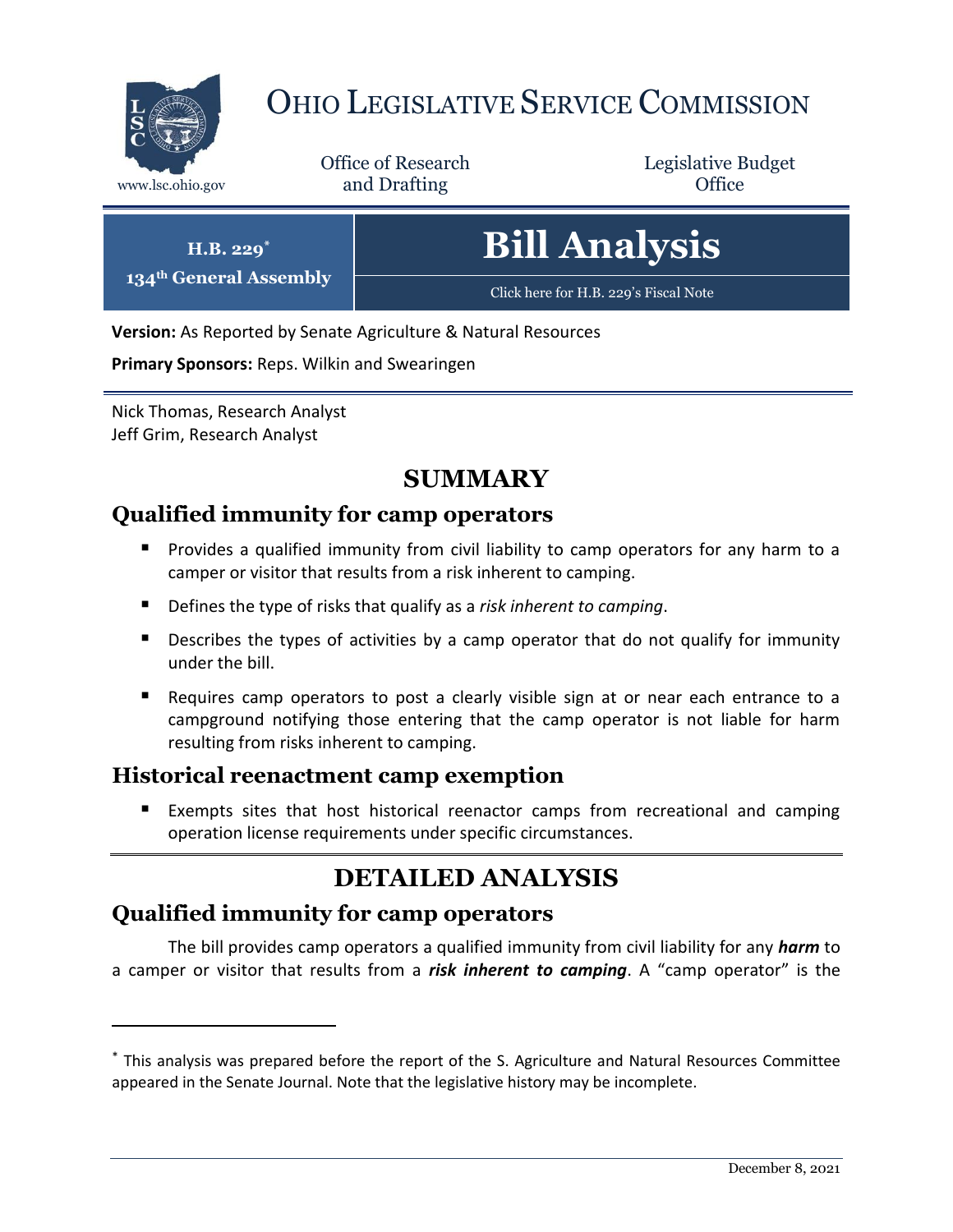operator of a public or private recreational vehicle park, recreation camp, combined park-camp, or temporary park-camp (collectively, a "campground"). Under the bill, "harm" is an injury, death, or loss to person or property. $1$ 

#### **Risk inherent to camping**

Under the bill, a "risk inherent to camping" is a danger or condition that is an integral part of camping, including a danger posed by features of the natural world such as plants, roots, and mud, uneven or unpredictable terrain, a body of water that is not a swimming pool, and the weather. "Risk inherent to camping" also includes:

- A lack of lighting, including at a campsite;
- Campfires;
- Wildlife not kept by or under the control of the camp operator;
- The behavior or actions of domestic animals not kept by or under the control of the camp operator, provided the camp operator has a pet policy requiring the animal owner to keep the pet on a leash or contained and under the pet owner's control;
- The ordinary dangers associated with structures or equipment ordinarily used in camping and not owned or maintained by the camp operator;
- A camper or visitor acting in a negligent manner that contributes to harm to that camper or visitor or another camper or visitor, including failing to follow instructions given by a camp operator or failing to exercise reasonable caution while engaging in a campground activity.

Recreational activities that are within the camp operator's control do not constitute a risk inherent to camping.<sup>2</sup>

#### **Actions by camp operator that does not qualify for immunity**

While the bill does not require a camp operator to eliminate risks inherent to camping, the bill's immunity provisions are limited.<sup>3</sup> The immunity provisions do not apply if (1) the camp operator acts with a willful or wanton disregard for the safety of the camper or visitor and the action proximately causes harm to the camper or visitor, (2) the camp operator purposefully causes the harm, (3) the camp operator's actions or inactions constitute criminal conduct and cause harm, (4) the camp operator fails to post and maintain signage as required by the bill (see "**Signage requirement**" below), or (5) the camp operator has actual knowledge or should have actual knowledge of an existing dangerous condition on the land or regarding facilities or equipment on the land that is *not* a risk inherent to camping and does not make the dangerous

 $\overline{a}$ 

 $1$  R.C. 3729.15(A) and (B).

 $2$  R.C. 3729.15(A)(3).

 $3$  R.C. 3729.15(B).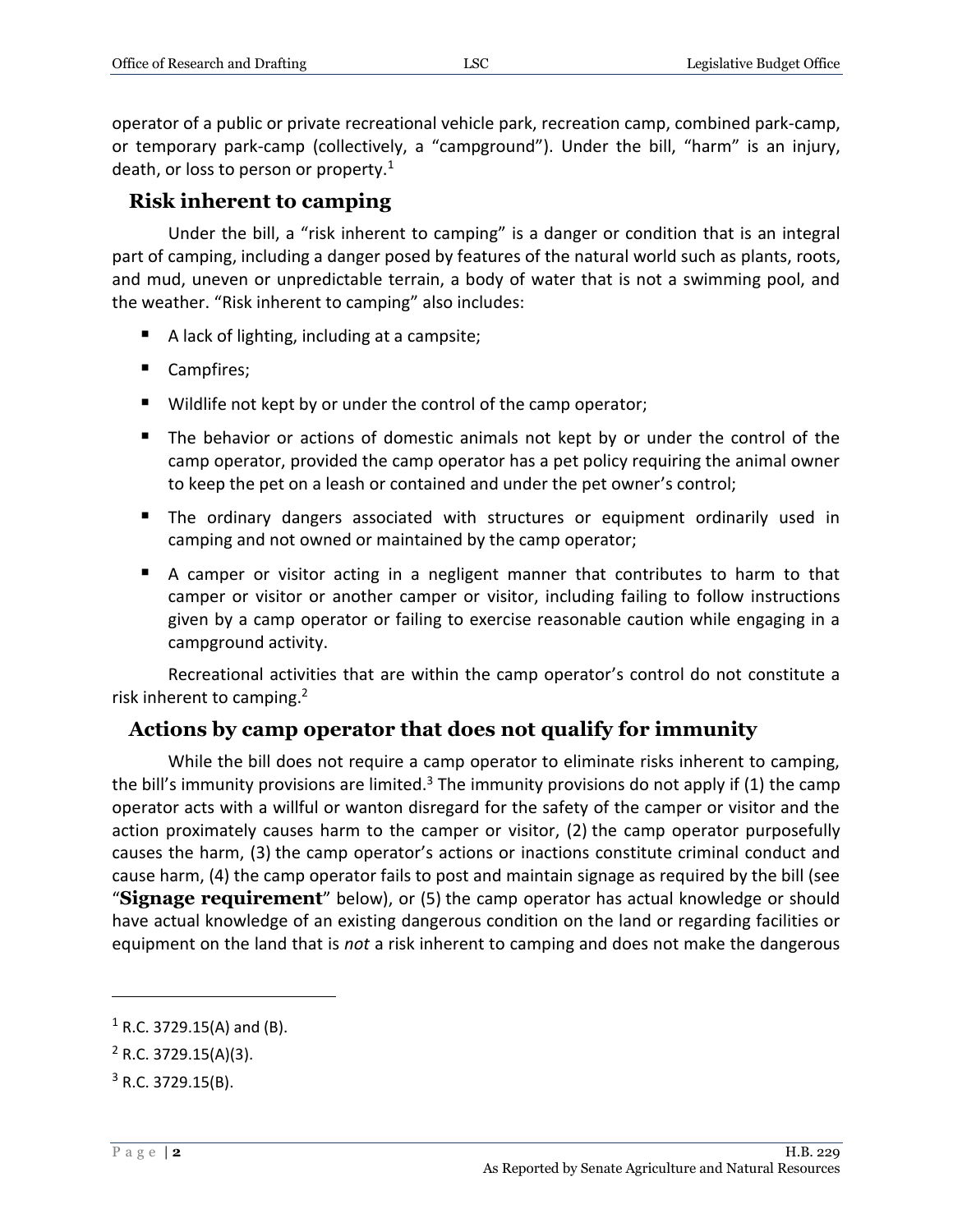condition known to the camper or visitor and the dangerous condition proximately causes harm to the camper or visitor.<sup>4</sup>

#### **Signage requirement**

The bill requires camp operators to post a clearly visible sign at or near each entrance to the campground that states the following:

#### **WARNING:**

**Under Ohio law, there is no liability for an injury to or death of a camper or visitor to this campground if that injury or death results from the risk inherent to camping. Inherent risks to camping include, but are not limited to, the risk of injury inherent to land features, equipment, animals, or the negligent actions of the camper or visitor. You are assuming the risk of participating in camping.** 5

#### **Historical reenactment camp exemption**

The bill exempts a site from recreational and camping operation license requirements if:

- 1. The site hosts reenactors for any historical reenactment; and
- 2. The site provides parking for portable camping units that belong to the reenactors and their families.

The bill specifies that the exemption applies only to areas designated for reenactment participants and for a total of seven days. The seven-day period includes the time of preparation for, operation of, and dismantling of the reenactment event.<sup>6</sup>

Current law requires every camp operator to obtain a license from a local board of health. If the camp is a temporary park-camp, the operator must obtain the license at any time before the operator begins operation of the camp. If the camp is a recreational vehicle park, recreation camp, or combined park-camp, the operator must apply for the license annually. Prior to issuance of a license, a board of health must inspect a camp and the operator must pay a specified fee. Finally, current law establishes several exemptions from the licensure requirement, including motorsports parks.<sup>7</sup>

 $\overline{a}$ 

 $4$  R.C. 3729.15(C).

 $5$  R.C. 3729.15(D).

 $6$  R.C. 3729.05(G).

<sup>7</sup> R.C. 3729.05.